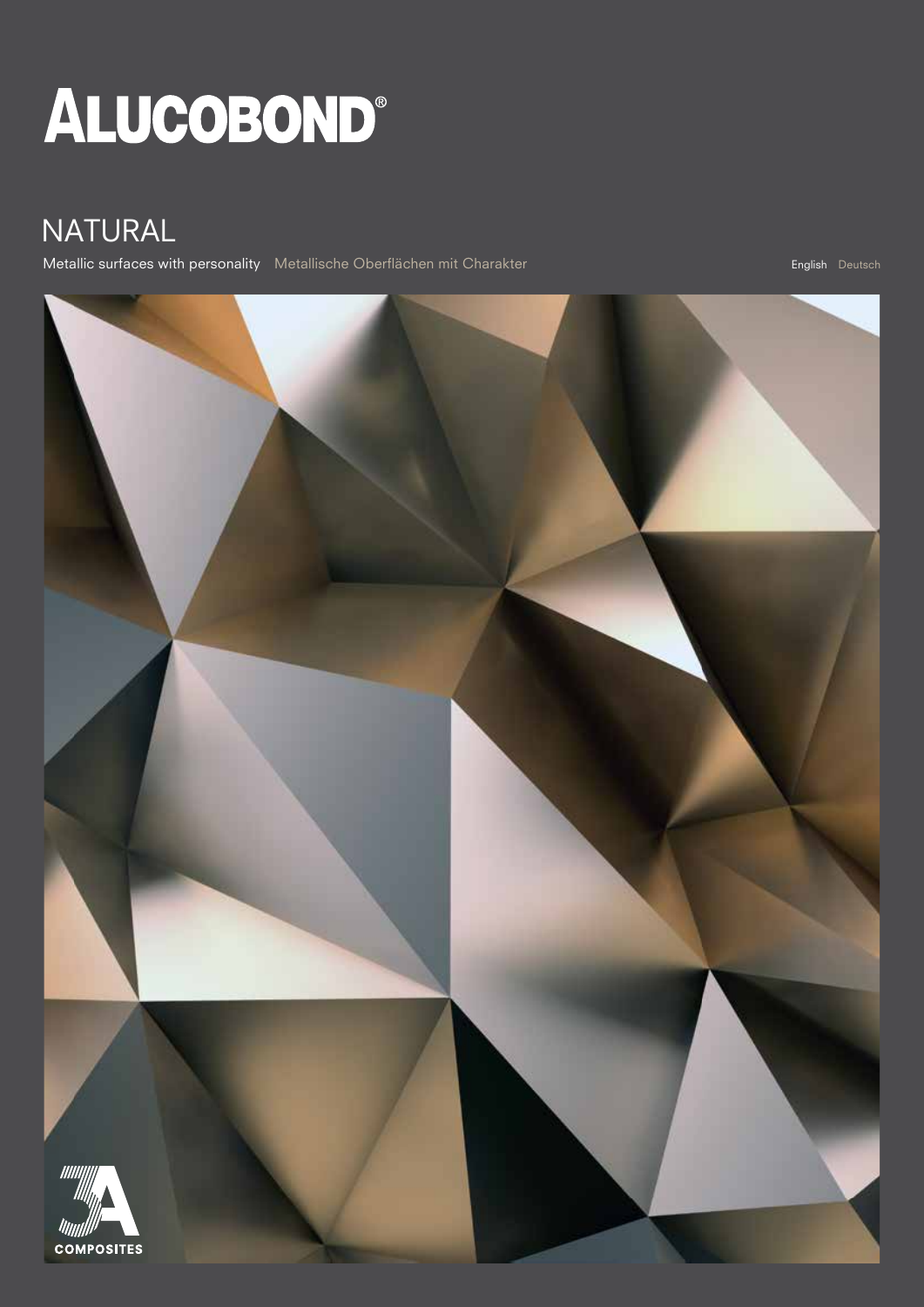### NATURAL ALUMINIUM IN ARCHITECTURE NATÜRLICHES ALUMINIUM IN DER ARCHITEKTUR

ALUCOBOND® naturAL surfaces amplify the natural beauty and character of aluminium to enhance the design of your architectural project. The finely textured aluminium surfaces of the series naturAL PURE scatter light for a close-up visual effect, while retaining the look and lustre of smooth aluminium from afar. NaturAL FINESSE is a subtle rapprochement to real metals without their inconvenience creating a refined metallic look. Both series are the ultimate cladding solution for achieving the sophisticated tone that your architectural vision demands. Now, your entrance, columns, and pylons can make a bold statement – without upsetting your budget!

ALUCOBOND® naturAL offers you the same unequalled material properties for which all ALUCOBOND® products are known: extraordinary flatness and rigidity, excellent formability, low weight and outstanding weather resistance.

Additionally, the surfaces are easy to clean and care for, unlike other metal sheets (i. e. solid sheets with a brushed surface or real metals). In addition their weather resistance and corrosion behaviour are superior. Both attractive and ingenious, ALUCOBOND® naturAL is the ideal material to create the difference for interior and exterior architecture.

Selecting ALUCOBOND® material for projects which require environmental friendly materials is literally a natural choice. ALUCOBOND® is fully recyclable.

Mit ALUCOBOND® naturAL bringen Sie die natürliche Schönheit des Metalls in der Architektur voll zur Geltung und verleihen Ihren Objekten ein edles und lebendiges Aussehen. Ob an Portalen, Pylonen, Fassaden oder im Innenausbau: aus der Nähe betrachtet, fesselt ALUCOBOND® naturAL durch seine feinen Oberflächenstrukturen. Bei der Serie naturAL PURE beeindruckt das Wechselspiel aus metallischem Glanz, Reflexion und Absorption. NaturAL FINESSE ist die subtile Annäherung an Echtmetalle ohne deren Nachteile. Somit entsteht ein edler Metall-Look. Die Kombination aus unterschiedlichen Oberflächenstrukturen schafft bei beiden Serien außergewöhnliche Fassaden, die – je nach Lichteinfall – vielfältige, reizvolle Effekte entstehen lassen.

ALUCOBOND<sup>®</sup> naturAL bietet die gleichen hervorragenden Materialeigenschaften wie alle anderen ALUCOBOND® Produkte: außergewöhnliche Planheit und Steifigkeit, maximale Verformbarkeit, geringes Gewicht sowie herausragende Witterungsbeständigkeit. Zusätzlich sind die Oberflächen im Vergleich mit anderen Metallen (z. B. Vollblech mit gebürsteter Struktur oder Echtmetalle) überlegen bei Bewitterung und Korrosion sowie sehr pflegeleicht hinsichtlich Reinigung und Instandhaltung. Wenn es darum geht, den Unterschied zu machen, ist ALUCOBOND® naturAL daher das ideale Material für Architektur im Innen- und Außenbereich.

Auch im Hinblick auf Umweltfreundlichkeit ist der Name Programm: ALUCOBOND® ist "natürlich" vollständig rezyklierbar.



Technopark Siemens AG, Nuremberg, Germany I Architect: Brückner & Brückner Architekten I Material: ALUCOBOND® naturAL Brushed | © Ralf Dieter Bischof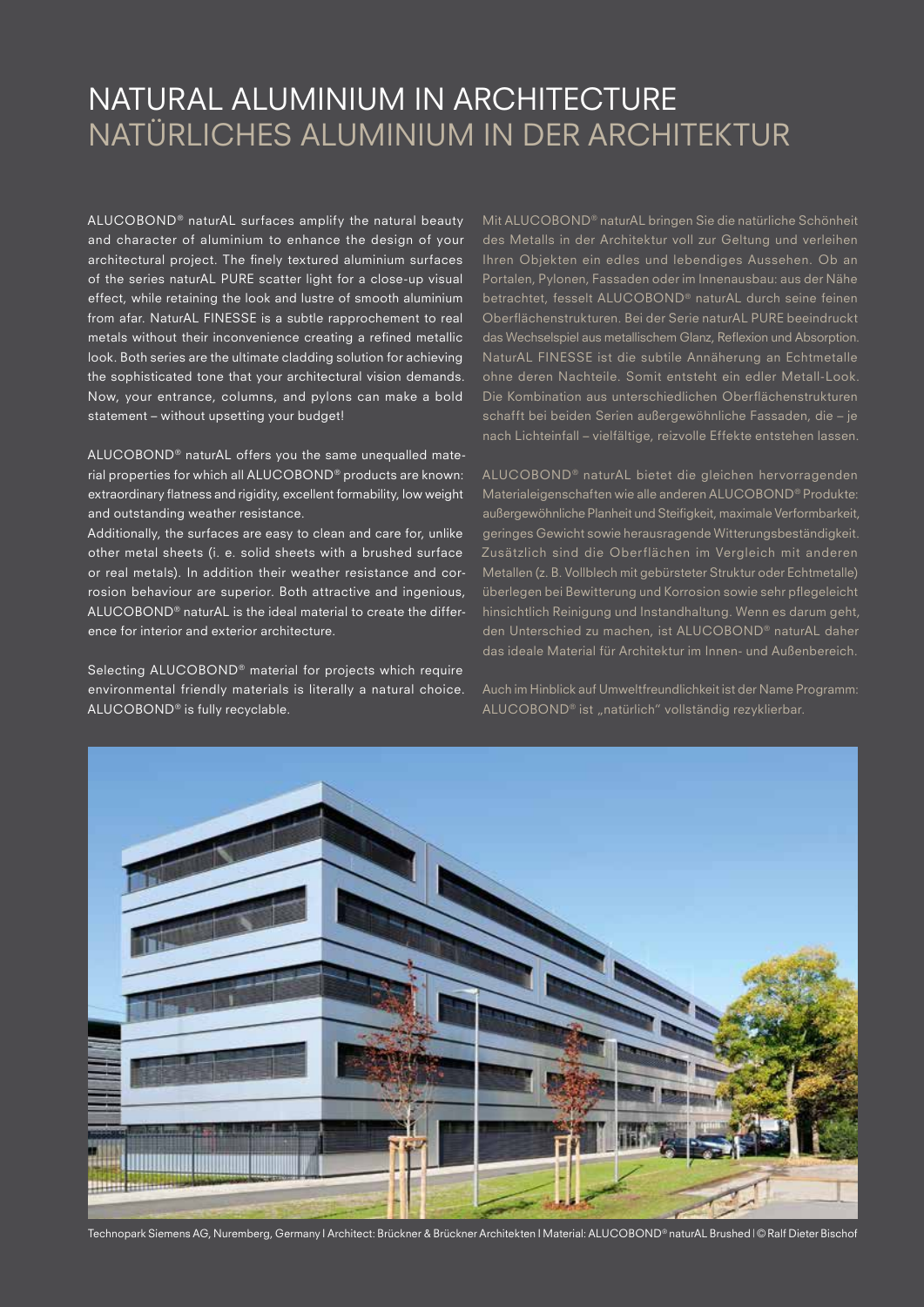### SURFACES OF NATURAL BEAUTY NATÜRLICH SCHÖNE OBERFLÄCHEN



Wyndham Harbour, Australia I Architect: Fender Katsalidis I Material: ALUCOBOND® PLUS naturAL Copper | © Angus Martin

#### PURCHASE INFORMATION

ALUCOBOND<sup>®</sup> naturAL is available as ALUCOBOND® PLUS (ALUCOBOND® A2 on request). Minimum order quantities apply. Please contact us for more information and available specifications.

### APPLICATION INFORMATION

To avoid possible reflection differences, panels must be installed in the same direction as marked on the protective peel-off foil. All aluminium alloys have minute variations that occur during the production process. Additionally, the rolling direction of the ALUCOBOND® naturAL surface structure effects how light is reflected. Such effects cause subtle differences in colour and sheen and are common for all natural, non-coil coated metal surfaces. In order to minimize these variations in colour and appearance, all ALUCOBOND<sup>®</sup> naturAL aluminium composite panels for a project respectively an elevation of a project should originate from the same batch (see labels on the pallets). Furthermore, panels should be installed in the same direction as marked on the protective peel-off foil. However, 100 % uniformity in colour and brightness of such surfaces is not feasible. The ALUCOBOND® naturAL Reflect surface is not comparable to a conventional glass mirror. Due to the aluminium rolling process slight distortions of the reflected image may occur under different viewing angles.

We will be pleased to advise you regarding special characteristics of ALUCOBOND® naturAL surfaces.

#### BESTELLINFORMATION

ALUCOBOND® naturAL Oberflächen sind verfügbar in der Ausführung ALUCOBOND® PLUS (ALUCOBOND® A2 auf Anfrage). Es gelten Mindestbestellmengen. Nähere Einzelheiten und verfügbare Spezifikationen erhalten Sie gerne auf Anfrage.

#### ANWENDUNGSHINWEIS

in derselben Richtung montiert werden, wie sie durch Richtungspfeile auf der Schutzfolie angegeben sind.

ALUCOBOND<sup>®</sup> naturAL hat herstellungsbedingt eine Varianz in der Legierungszusammensetzung, die Farbton- bzw. Reflexionsschwankungen bedingen können. Zusätzlich beeinflusst die Orientierung der Walzstruktur die wahrgenommene Helligkeit der Oberfläche. Wir empfehlen, projektbezogen ALUCOBOND® naturAL Aluminiumverbundplatten, stets aus einer Produktionscharge einzusetzen bzw. Gebäudeansichten nur mit einer Charge zu bekleiden. Eine 100 % Farb- oder Helligkeits-Oberfläche ALUCOBOND® naturAL Reflect ist nicht vergleichbar mit einer konventionellen Glasspiegeloberfläche. Aufgrund des oben beschriebenen Walzprozesses sind leichte optische Effekte unter bestimmten Betrachtungswinkeln nicht auszuschließen.

Gerne beraten wir Sie individuell über die besonderen Eigenschaften dieser Oberflächen.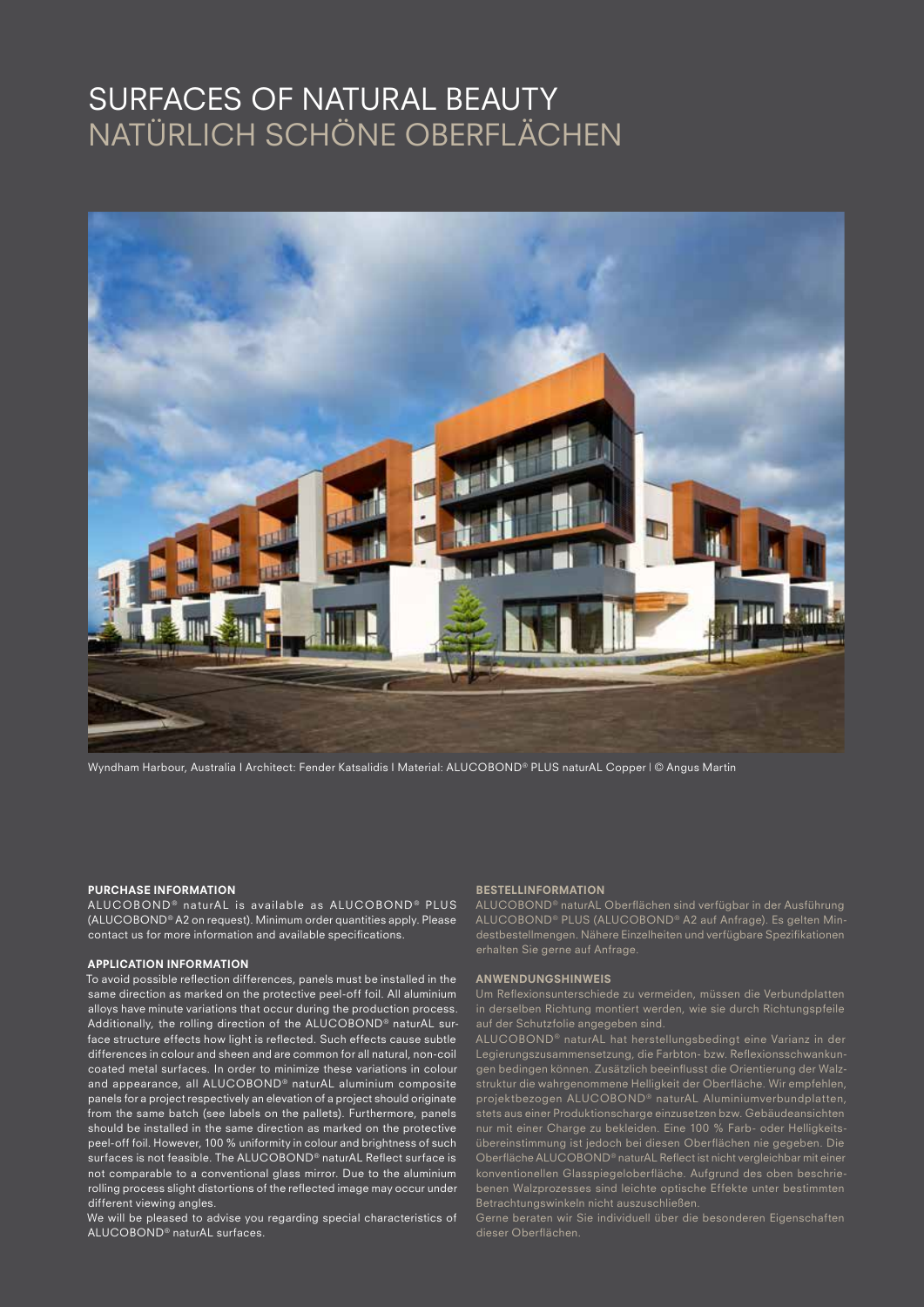## naturAL PURE



 $LINE$  and  $\sim$  1401



**REFLECT** 1405

## naturAL FINESSE





 $ZINC$  | 433

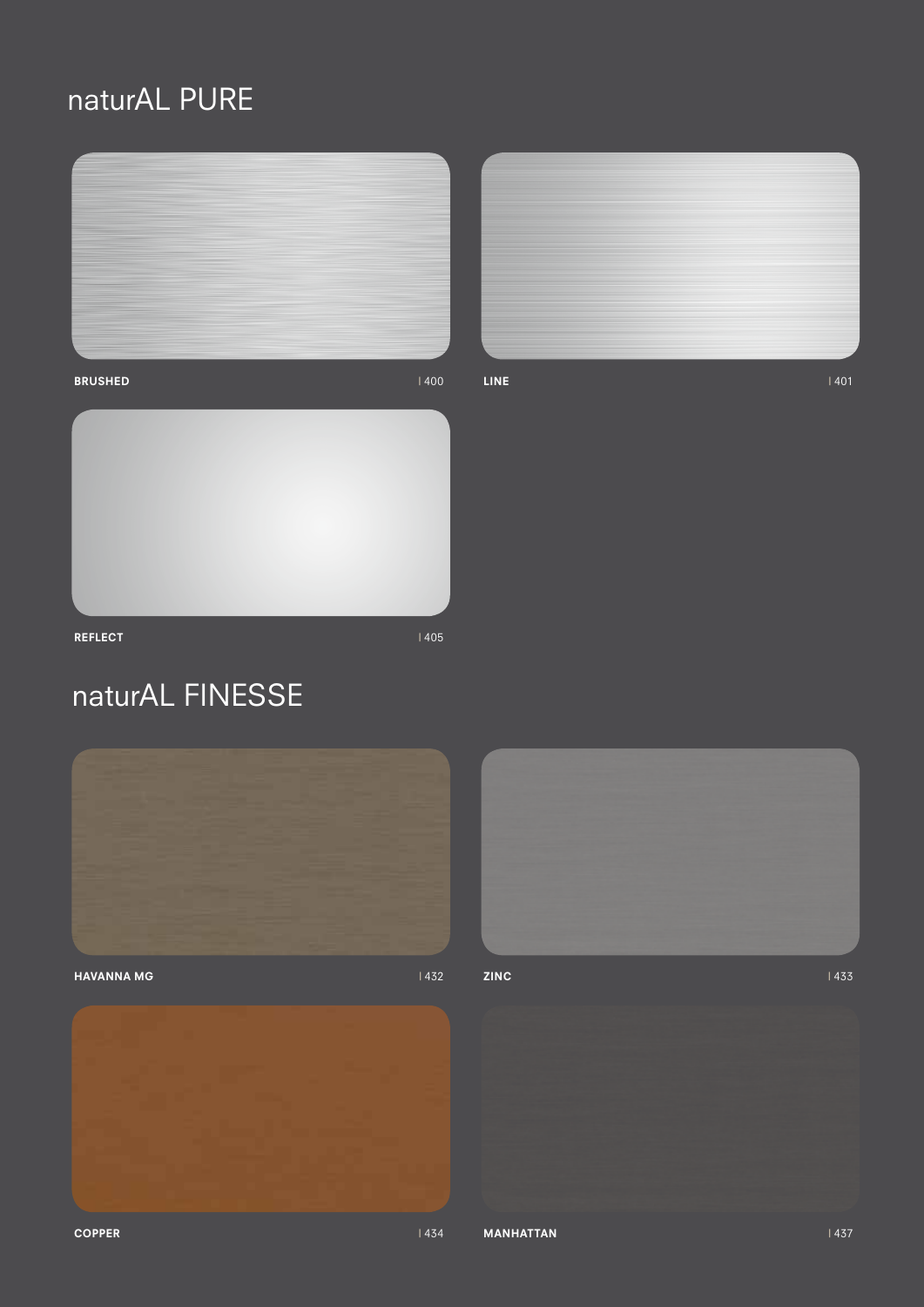

Paläon, Schöningen, Germany I Architects: Holzer Kobler Architekturen Zürich, PBR Magdeburg I Material: ALUCOBOND® PLUS naturAL Reflect | © Jan Bitter